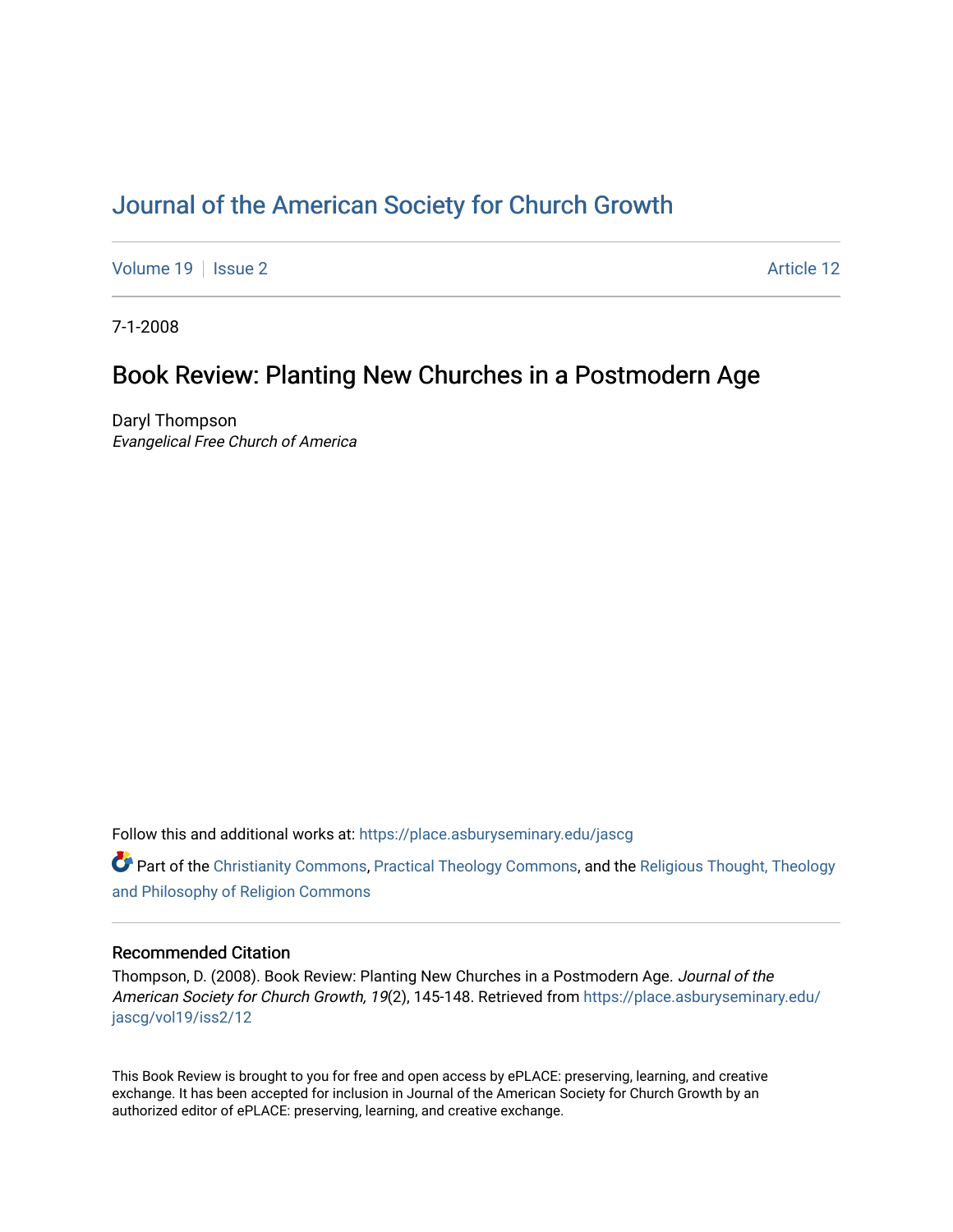#### **Planting New Churches in a Postmodern Age**

#### **Reviewed by Daryl Thompson**

*Stetzer, Ed. Planting New Churches in a Postmodern Age. Nashville: Broadman & Holman Publishers, 2003. 365 pp. \$27.99*

This book is written with the objective of involving people in and equipping people for church planting in the twenty-first century. It seeks to provide the understanding necessary to plant biblically faithful churches in the ever changing postmodern world of North America. Therefore, it is not simply another book on church planting. Rather it is a well done presentation on church planting challenges and principles for today. It attempts to get the reader to view church planting as a missionary would when entering a new culture.

Four sources provide the basis of the book: a study of six hundred denominational church planters, a study of one hundred church plants reaching postmoderns, the author's personal experience in planting two churches, and current literature about the emerging postmodern church.

Stetzer is well qualified to write this book. He planted two churches himself and helped to revitalize numerous others. He authored two other books and co-authored four others addressing issues related to church planting and growth in a postmodern era. He earned both M.Div. and Ph.D. degrees from Southern Seminary as well as a M.A.R. degree from Liberty University and a D.Min. degree from Beeson Divinity School. He has been a seminary professor and has trained pastors and church planters on five continents. He presently serves as the missiologist and senior director of the Center for Missional Research at the North American Mission Board for the Southern Baptist Convention. He is regarded as one of the foremost experts in the field of church planting in North America.

The book is an overview or introduction to the field of

Journal of the American Society for Church Growth, Summer 2008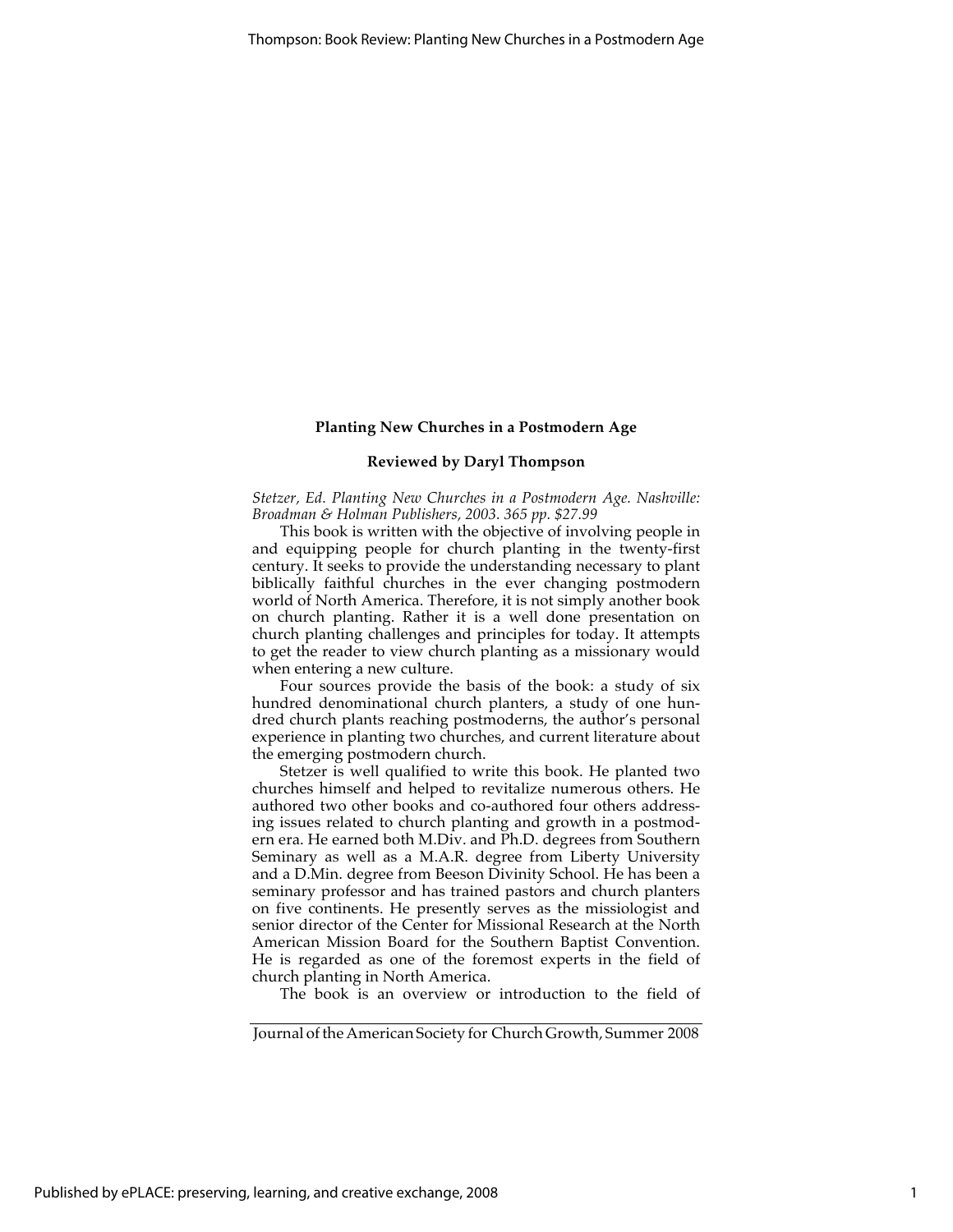146 Reviewed by Daryl Thompson

church planting in North America in the  $21<sup>st</sup>$  century. The material is presented in six parts. The first is titled 'Basics of Church Planting' and addresses the topics of a missional mind set and the biblical basis of church planting. It begins where the subject needs to begin with a justification for church planting in North America. The author proposes that biblical church planting focuses on growing the kingdom of God and developing healthy churches with new converts (4), not on stealing members from nearby churches. New churches are most effective at doing this. Research is quoted which shows that churches under three years of age win an average of ten people to Christ per year for every one hundred church members. Churches three to fifteen years of age win an average of five people per year and churches over fifteen years of age win an average of three people per year (6). Attention is given to missional theology and thinking which results in faithfulness to the gospel and contextualization of the gospel message. A good overview is made of the commissions given by Jesus to make disciples and of the New Testament record of church planting in the books of Acts.

The second is titled 'Basics of New Church Life' and focuses on the church planter, the church structure, planter-pastor leadership and lay leaders. Qualities to look for in a church planter are presented. It is recommended that church planter candidates use an assessment tool to help in identifying these qualities. No specific church structure is recommended. Rather church plants are advised to "structure themselves for growth because the New Testament teaches that the church exists to evangelize the world, grow the body of Christ, and extend the kingdom of God" (86). Suggestions are made concerning the planter-pastor's weekly schedule. It should be an expression of ministry priorities (90). Time can be divided into four sections: visitation, sermon preparation, administration, and meetings. The importance of lay leaders is also discussed.

The third is titled 'Understanding Cultures and Models'. It covers the differences in various generations, the unique aspects of the emerging postmodern generation, the issue of being culturally relevant, and of various ministry models that are working well. A well done but very general outline is offered for the various generational groups in North America. Helpful distinctions are made between modernism and postmodernism (118, 120). The point is made that postmoderns have no universal worldview (110). Instead they may have any of a series of worldviews. The author stresses that all people need to be reached with the gospel, even postmoderns. The current pattern of church in North America is not reaching them (130). He notes

https://place.asburyseminary.edu/jascg/vol19/iss2/12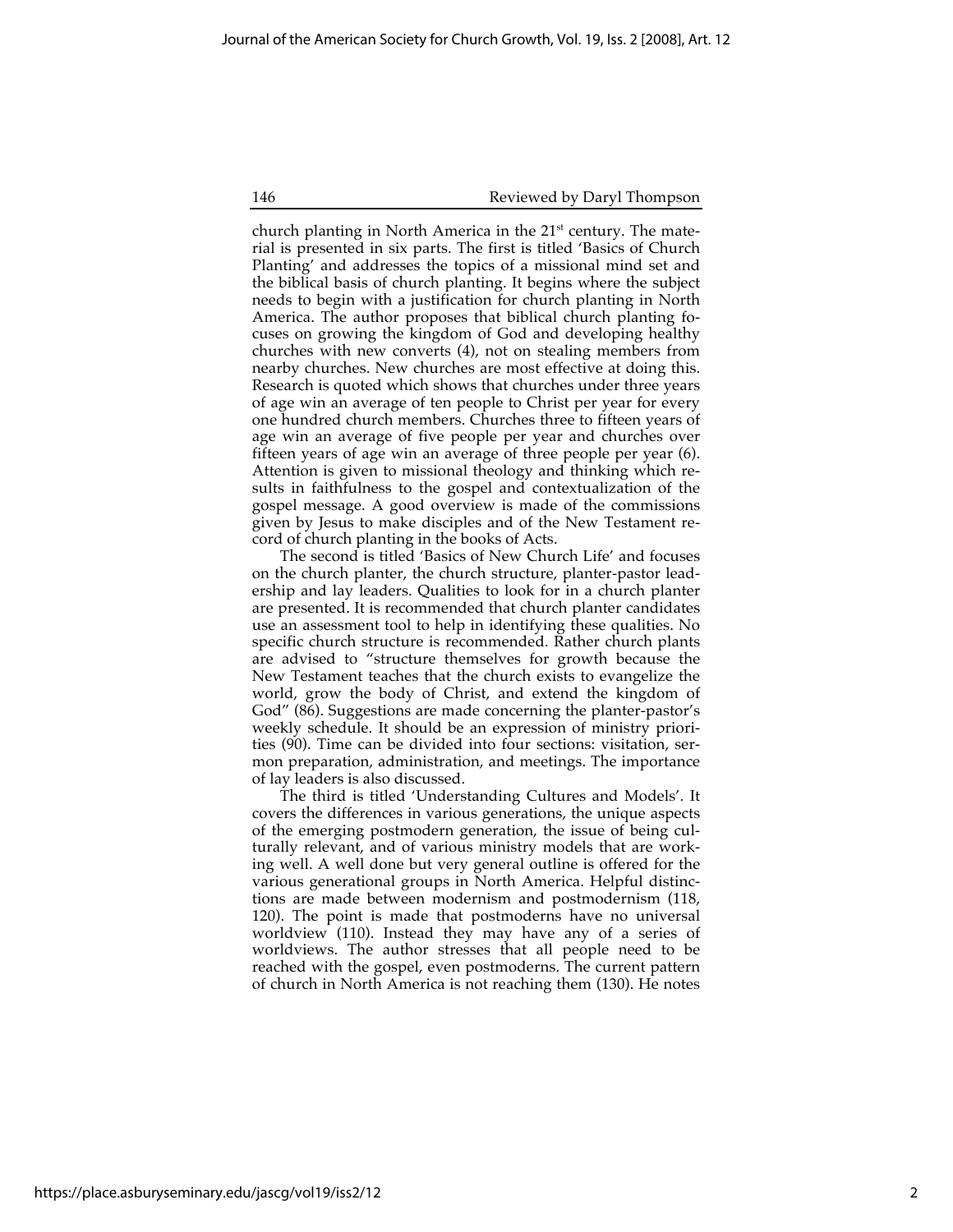#### Planting New Churches in a Postmodern Age 147

that the models which are most successful in one generation often prove less effective in reaching the next (136). A helpful list of traits of churches that are ministering successfully to postmoderns is presented (137). The unique features of African American and ethnic church planting are also highlighted.

Part four is titled 'Church Planting Nuts and Bolts'. Here Stetzer deals with choosing a focus group, doing evangelism, developing a core group, utilizing small groups, finding and handling finances, and choosing a name and a logo. He advocates that the church planter select a focus group, suggesting why and how to do it. An excellent presentation is made on evangelizing postmoderns. He emphasizes that effective approaches in reaching postmoderns will view evangelism as a process rather than an event. He offers the "Stetzer Evangelism Journey" (192) as a model of a process. The importance of a core group and ideas on how a core group can be developed are included. Small groups are presented as essential  $(211)$  to the health of any church. Also included is brief but very helpful information on fund raising and on choosing a church name and logo.

Part five is titled 'Starting Off Right'. Stetzer deals with the practical matters of finding a meeting place, getting attention, determining when to launch, and the accompanying subjects of worship, preaching, assimilation, growth, and children. Factors to consider in choosing a location are presented. The church planter wants to make the most of media opportunities to make people aware of the new church. Ideas and things to think of relating to announcing the launch of the church are included. The discussion on worship and preaching in the new church is very good. Stetzer advocates that the purpose of the worship service is "to enable believers to encounter God" and "to allow unbelievers to observe the divine-human encounter and to yearn for their own personal relationship with God" (267). Preaching should be expositional (276) that is it should convey accurately the meaning and intent of the Bible. The discussion on various assimilation and discipleship strategies is balanced and helpful. The material on maintaining the new church's direction and vision is also especially good.

Part six is the final section. Stetzer speaks to the next stage issues of congregational formation, churches planting churches, and church planting movements. The discussion on what is involved in becoming a legally and administratively recognizable unit is succinct and to the point. His passion is revealed when he talks about the church plant reaching the point where it plants another church. He is disappointed when a gifted church planter